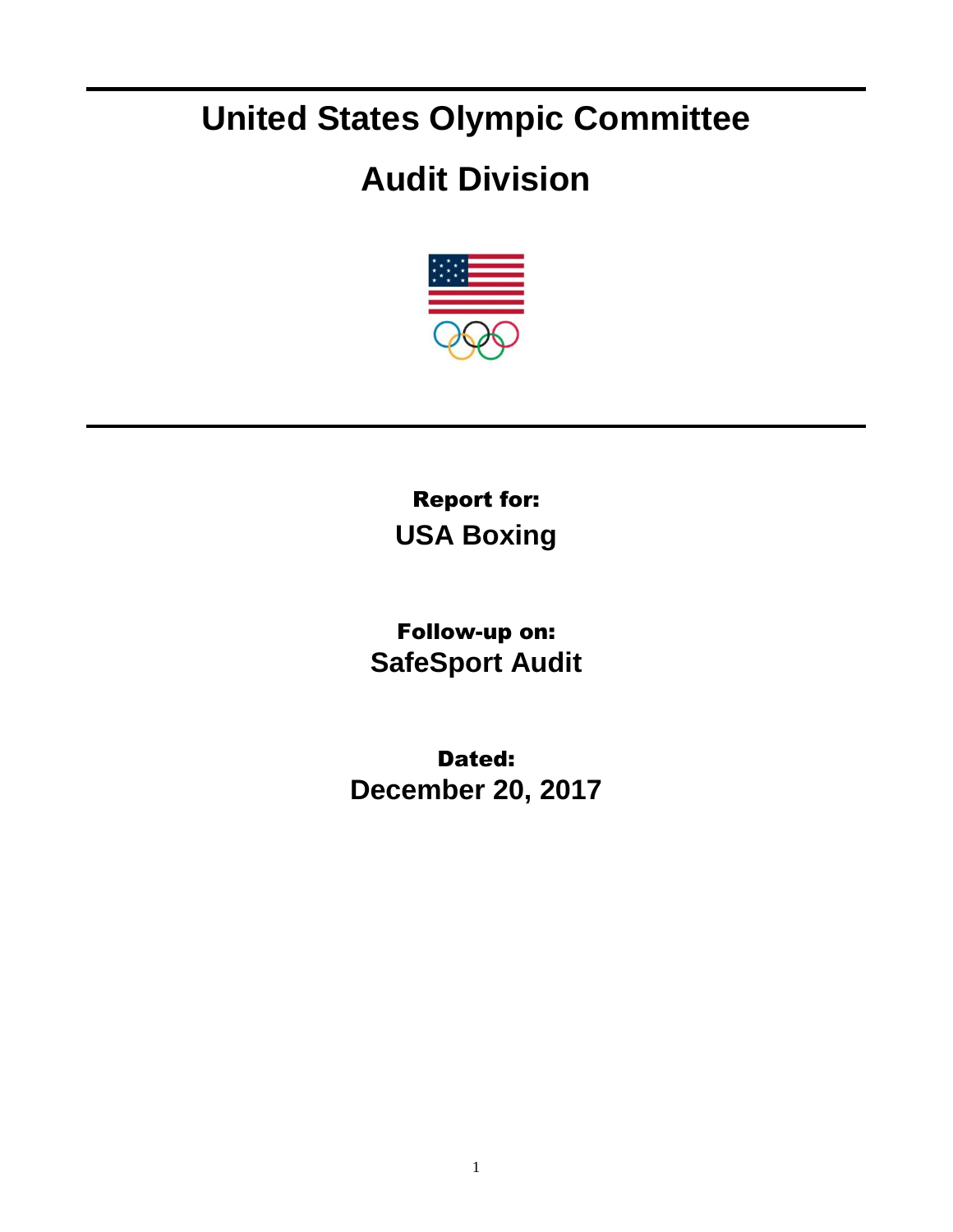UNITED STATES OLYMPIC COMMITTEE 1 Olympic Plaza Colorado Springs, CO 80909



December 20, 2017

Mike McAtee Chief Executive Officer USA Boxing

Dear Mike,

During the second and third quarter of 2017, Baker Tilly Virchow Krause (Baker Tilly) performed a SafeSport audit of USA Boxing. The purpose of this follow-up review is to report on the status of the recommendation from the SafeSport audit of USA Boxing dated October 2017. Our methodology was limited to communication with USA Boxing and a review of the updated SafeSport Handbook provided by the organization. The Audit Division did not perform additional audit work to verify action was taken. However, SafeSport will be tested during the routine audit process going forward.

The review found the recommendation was implemented and is considered closed. USA Boxing was prompt to implement the recommendation in the SafeSport audit.

Ellen of Senf

We thank you and your staff for assisting in this follow-up review.

Sincerely,

Julit Julle

Bridget Toelle, CPA, CIA Ellen Senf Senior Director, Audit Staff Auditor

cc: Scott Blackmun John Brown Rick Adams Lynette Smith Gary Johansen Chris McCleary